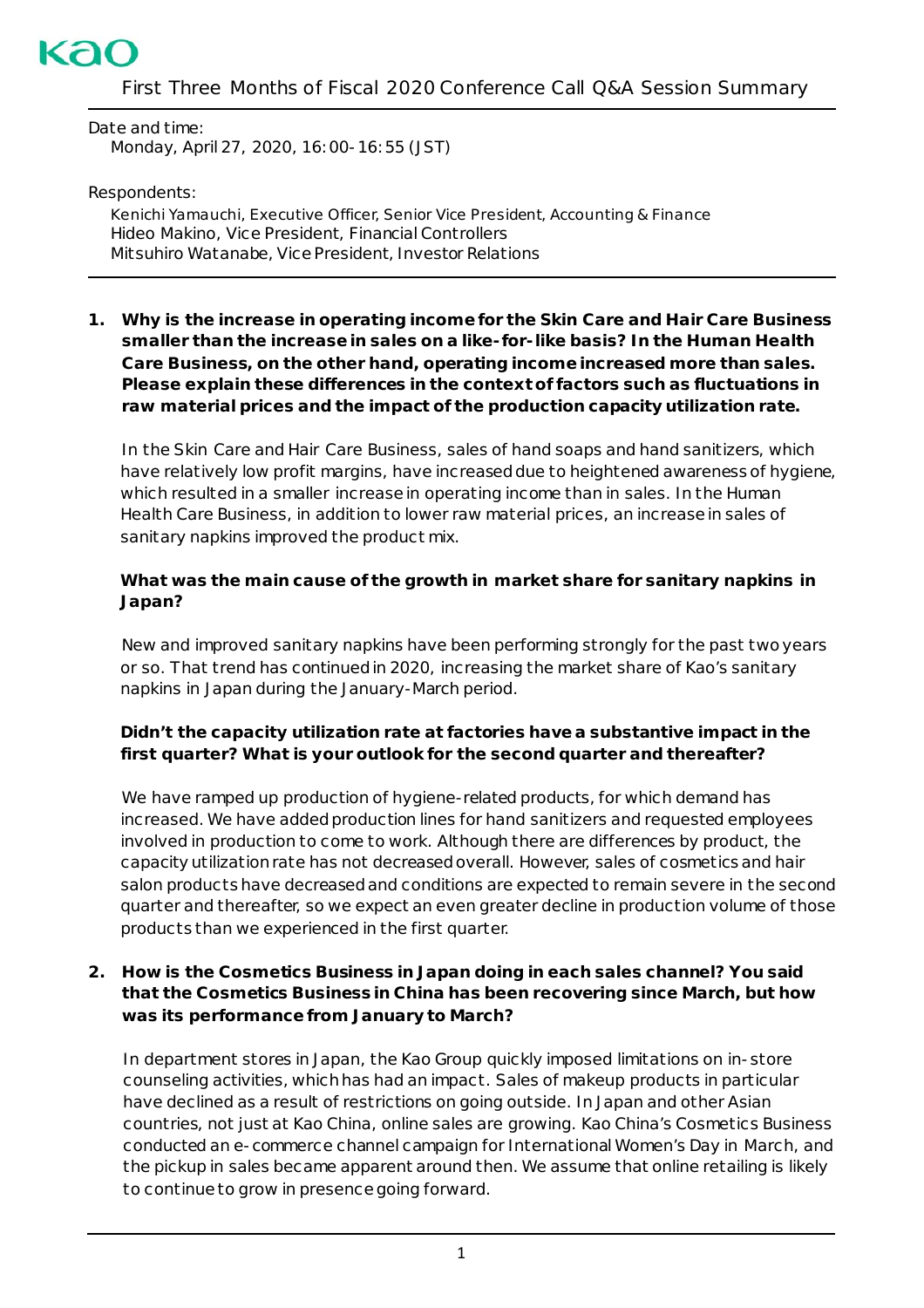## **Kao China's sales ratio of e-commerce channel has been high in the past. What was the situation in January-March? How much did Cosmetics Business sales grow?**

Online sales increased. As of December 31, 2019, approximately 60% of Kao China's sales in the Cosmetics Business were in the e-commerce channel. During January-March, sales in the Cosmetics Business at Kao China increased approximately 20% compared with the same period a year earlier.

## **3. Are the effects of special demand for hygiene-related products in the Skin Care and Hair Care Business and the Fabric and Home Care Business likely to increase in the second quarter and thereafter? If hygiene-related products account for a greater proportion of sales than UV care products from the second quarter onward, how do you think this will impact the operating margin?**

Predicting the operating margin for the second quarter is difficult, but the effect of special demand for hygiene-related products may be equal to or greater than it was in the first quarter. Hand sanitizer is intrinsically a product that does not require significant marketing expenses. Moreover, supply cannot currently keep up with demand. On the other hand, during the first quarter we postponed marketing campaigns and launches of new and improved products. Expenses for these activities are likely to arise in the future.

# **Is my understanding correct that the substantial increase in the operating margin of the Fabric and Home Care Business was due almost equally to lower prices for raw materials and the effect of special demand?**

The increase in sales due to special demand had a greater impact on the increase in the operating margin than did lower prices for raw materials. In particular, sales of home care products increased without significant marketing expenses.

# **Will marketing expenses in the second quarter and thereafter be higher than they were in the first quarter?**

We will use marketing expenses where we need to. Kao is conducting a hygiene-related marketing campaign based on ESG-driven management called "Protect Japan by Kao." Even as we work to streamline marketing expenses, we intend to roll out this campaign aggressively, so expenses in this area are expected to increase.

## **You said that you expect a gross positive effect of 8 billion yen from fluctuations in raw material prices for the year. Isn't that a conservative estimate?**

Lower raw material prices had a positive effect of 2 billion yen in the Consumer Products Business in the first quarter, so we currently estimate that a positive effect of approximately 8 billion yen for the full year is likely, simply by multiplying the first-quarter impact by four. In the Chemical Business, predicting prices of natural fats and oils and product selling prices is difficult.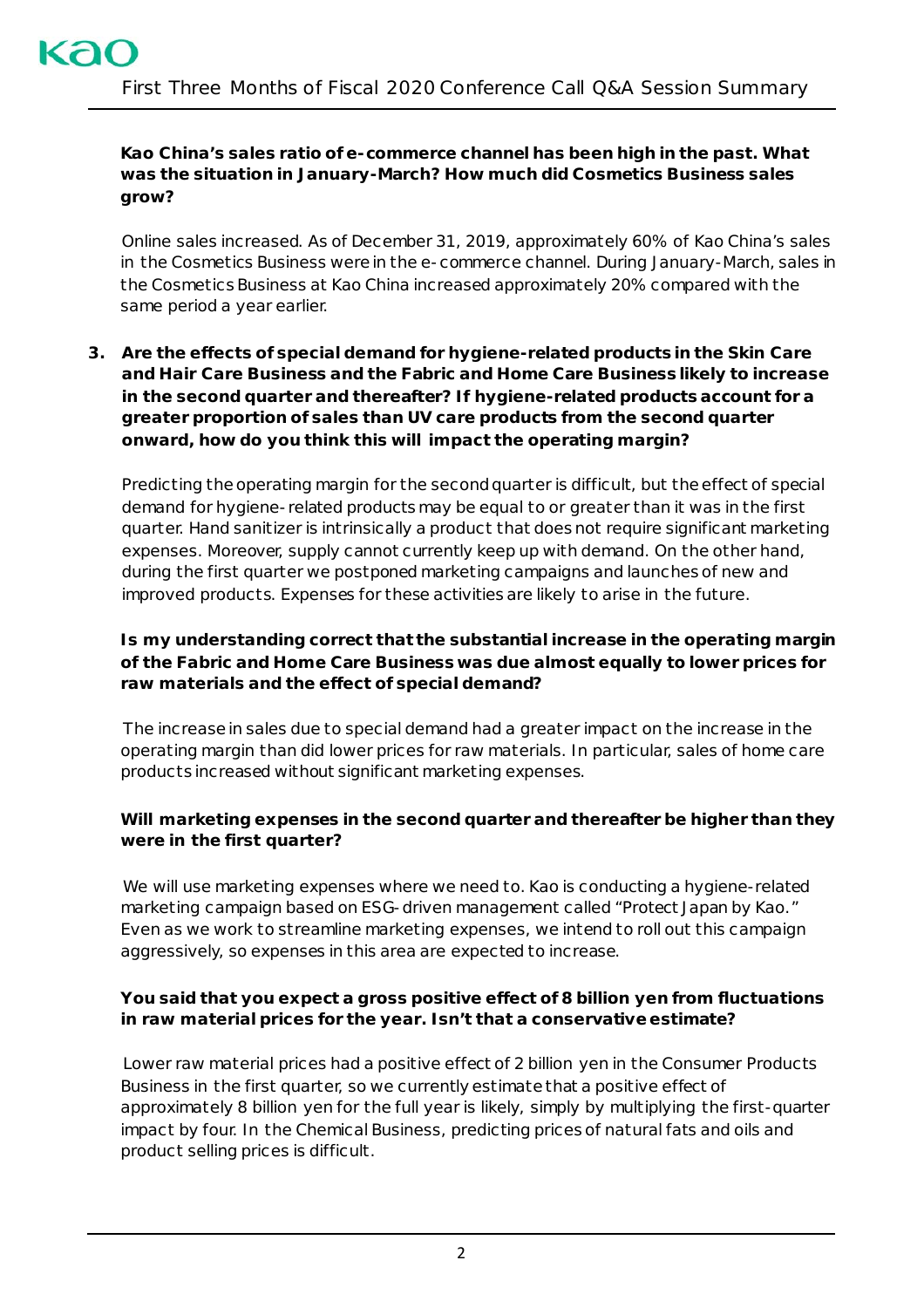# **Did** *Curél* **perform strongly in Kao China's Cosmetics Business?**

Both *Curél,* a derma care brand, and *freeplus,* which is hypoallergenic and contains Japanese and Chinese botanical extracts, performed strongly.

**4. The second quarter is forecast to be even more severe, with a high hurdle in the third quarter as well. You said that you aim to achieve the figures announced in the full-year forecast, but what are your reasons for leaving the forecast of consolidated results unchanged? Do you expect decreases in sales and operating income in the Cosmetics Business?**

Predicting the future is difficult, but at this point we would like to reach operating income of 220 billion yen, the lower end of our forecast range. We expect decreases in sales and operating income in the Cosmetics Business.

# **If special demand subsides, you can't expect** *Laurier* **sanitary napkins to achieve the same level of growth as in the first quarter, can you? Why were sales of**  *Merries* **baby diapers strong at Kao China in April?**

Market share for *Laurier* has continued to grow, so we expect sales to remain strong, though not as strong as in the first quarter. Sales of *Merries* have started to increase mainly due to the impact of the recovery trend in distribution and online retail in the Chinese market.

## **5. How much did the decrease in inbound demand affect the Cosmetics Business? What is your outlook for April-June?**

Inbound sales of both household and personal care products and cosmetics decreased by more than 40% in January-March compared with the same period a year earlier. Sales of *SUQQU*, which is a high-priced brand with a high inbound sales ratio sold at department stores, have dropped substantially. We expect a further decrease in inbound sales in the Cosmetics Business from April onward.

### **6. In the Cosmetics Business in Japan, Kao has strong mass-market brands, so I would expect sales to be higher at drugstores than at department stores. Drugstores were still operating in March in Japan, so why did cosmetics sales drop substantially? Were conditions at Kao worse than for the cosmetics market as a whole?**

On a sell-out basis, we did the same as the market. Our sales were no worse than the market. The decrease in sales of the Cosmetics Business in Japan was approximately 15% in January-March and 20-25% for March alone. According to SRI data, the market contracted about 10% in total in January-March and about 20% in March alone. Because the Kao Group quickly imposed limitations on counselling activities at department stores, sales of *SUQQU* and other products sold at department stores fell substantially in March. However, sales of *Curél* remained unchanged from the same period a year earlier.